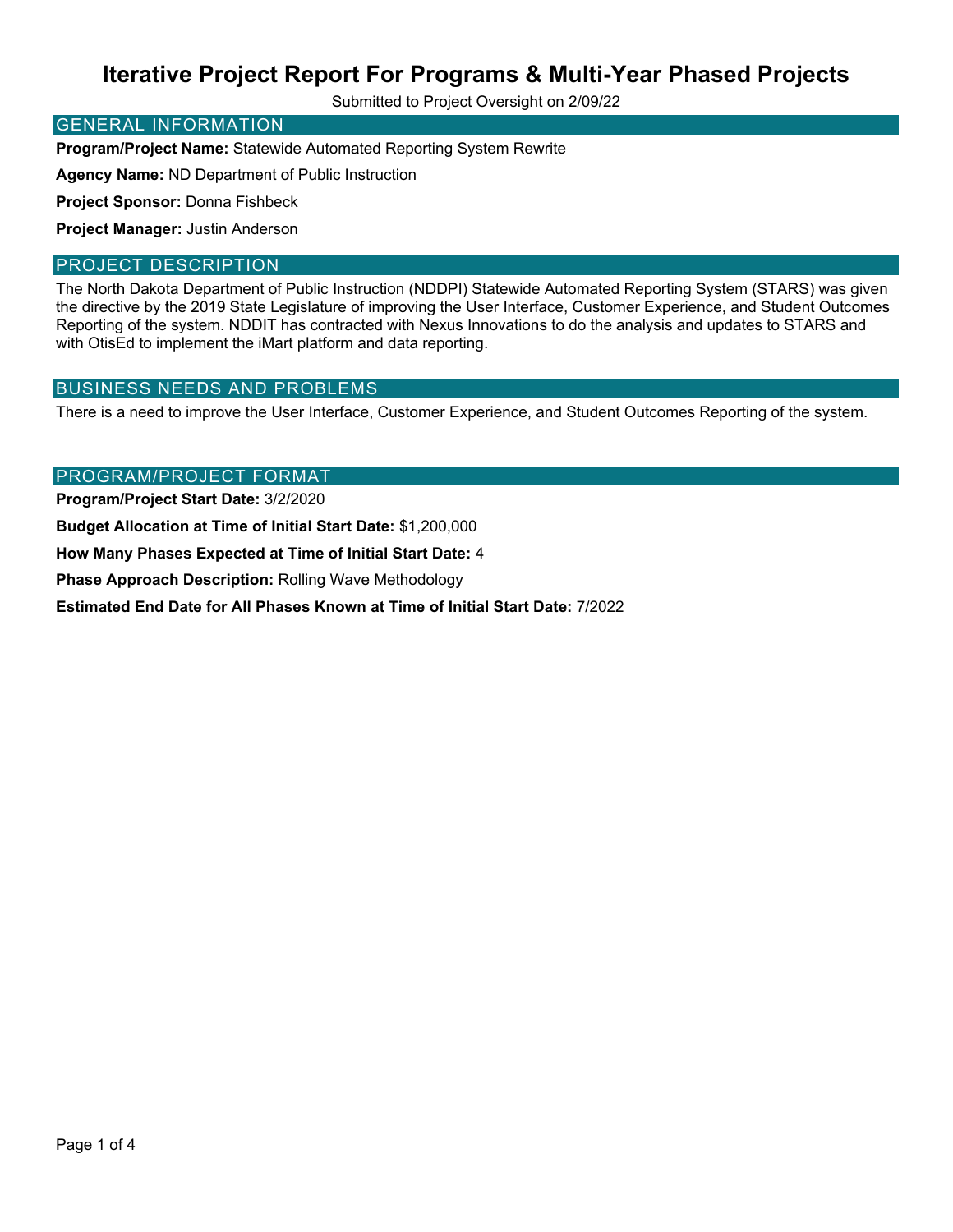Submitted to Project Oversight on 2/09/22

#### PROGRAM/PROJECT ROAD MAP

The program road map shows the high-level plan or vision for the program/projects/phases. It is intended to offer a picture of the lifespan of all the effort that is expected to be required to achieve the business objectives.

| Project/<br><b>Phase</b> | <b>Title</b>                                                           | <b>Scope Statement</b>                                                                                                                                                                                                    | <b>Estimated</b><br><b>Months</b><br><b>Duration</b> | <b>Estimated Budget</b> |
|--------------------------|------------------------------------------------------------------------|---------------------------------------------------------------------------------------------------------------------------------------------------------------------------------------------------------------------------|------------------------------------------------------|-------------------------|
| Phase 1                  | <b>Current and Future</b><br><b>State Analysis</b>                     | An in-depth analysis of the systems current<br>state, desired future state, and gap<br>analysis conducted by Nexus Innovations.                                                                                           | 8                                                    | \$240,000               |
| Phase 2                  | iMart Nimble<br>Analytics<br>Enrollment and<br>Assessment<br>Reporting | The implementation of an iMart Nimble<br>Analytics reporting platform by Otis<br>Educational Systems. This will improve the<br>analytics capabilities and student outcome<br>reporting using the data collected in STARS. | 10                                                   | \$550,000               |
| Phase 3                  | UI/UX and Toolset<br>Updates                                           | The improvement of the user interface and<br>user experience based on the feedback and<br>findings from Phase 1 of the project.                                                                                           | $\overline{4}$                                       | \$210,000               |
| Phase 4                  | iMart Nimble<br>Analytics<br>Additional<br>Reporting                   | Additional reporting created and configured in<br>the iMart Nimble Analytics reporting<br>platform by Otis Educational Systems as<br>identified by NDDPI.                                                                 | 12                                                   | \$250,000               |
| Phase 5                  | <b>Technology Uplift</b>                                               | Net and SQL Server upgrade. A Training plan<br>will be created and finalization of the roadmap<br>from Phases 1 and 3.                                                                                                    | 4                                                    | \$650,200               |

#### **Notes:**

NDDPI wished to continue with the technology uplift and added Phase 5 with additional funding.

#### PROJECT BASELINES

The baselines below are entered for only those projects or phases that have been planned. At the completion of a project or phase a new planning effort will occur to baseline the next project/phase and any known actual finish dates and costs for completed projects/phases will be recorded. The iterative report will be submitted again with the new information.

| Project/<br><b>Phase</b> | Program/<br><b>Project</b><br><b>Start Date</b> | <b>Baseline</b><br><b>Execution</b><br><b>Start Date</b> | <b>Baseline</b><br><b>End Date</b> | <b>Baseline</b><br><b>Budget</b> | <b>Actual</b><br><b>Finish</b><br><b>Date</b> | <b>Schedule</b><br><b>Variance</b> | <b>Actual Cost</b> | <b>Cost</b><br><b>Variance</b> |
|--------------------------|-------------------------------------------------|----------------------------------------------------------|------------------------------------|----------------------------------|-----------------------------------------------|------------------------------------|--------------------|--------------------------------|
|                          |                                                 |                                                          |                                    |                                  |                                               |                                    |                    |                                |
| Phase 1                  | 3/2/2020                                        | 7/16/2020                                                | 1/15/2021                          | \$247,558.00                     | 1/15/2021                                     | 0%                                 | \$210,331.40       | $-15%$                         |
| Phase 2                  | 8/17/2020                                       | 9/8/2020                                                 | 6/30/2021                          | \$570,720.00                     | 1/11/2022                                     | 40%                                | \$678,158.00       | 18%                            |
| Phase 3                  | 3/8/2021                                        | 4/12/2021                                                | 6/30/2021                          | \$280,000.00                     | 7/30/2021                                     | 18%                                | 272,802.00         | $-3%$                          |
| Phase 4                  | 7/19/2021                                       | 1/22/2022                                                | 6/30/2022                          | \$320,000.00                     |                                               |                                    |                    |                                |
| Phase 5                  | 7/19/2021                                       | 8/9/2021                                                 | 1/15/2022                          | \$685,200.00                     |                                               |                                    |                    |                                |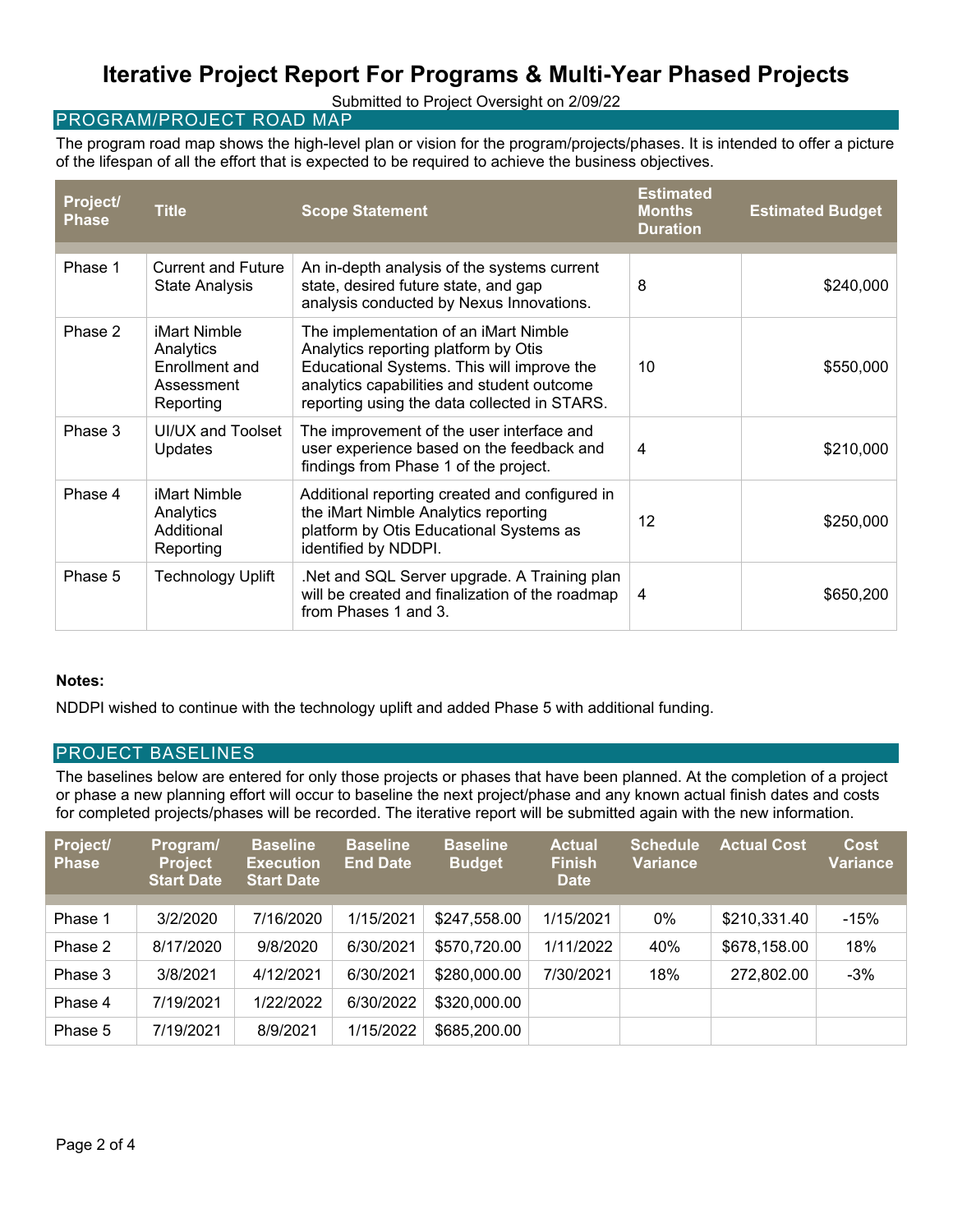Submitted to Project Oversight on 2/09/22

#### **Notes:**

### **OBJECTIVES**

| Project/<br><b>Phase</b> | <b>Business Objective</b>                                                                                                    | <b>Measurement Description</b>                                                                                                                                                       | Met/<br><b>Not Met</b> | <b>Measurement Outcome</b>                                                                                                                                                           |
|--------------------------|------------------------------------------------------------------------------------------------------------------------------|--------------------------------------------------------------------------------------------------------------------------------------------------------------------------------------|------------------------|--------------------------------------------------------------------------------------------------------------------------------------------------------------------------------------|
| Phase 1                  | Create a working<br>document to serve as a<br>"Roadmap" form the<br>current state of STARS<br>to the desired future<br>state | The document will contain high-<br>level plans for all of the key<br>functionality of STARS                                                                                          | Met                    | The "Roadmap" will facilitate a<br>better decision making process<br>for NDDPI to determine the<br>future of STARS and future<br>phases of this project.                             |
| Phase 2                  | Increase the availability<br>and readability of<br><b>Student Outcomes</b><br>reporting.                                     | Accurate dashboard reporting for<br><b>Enrollment and Assessment data</b><br>will be available and accessible<br>by school administrators.                                           | Met                    | Dashboards will be created on<br>time with 100% accurate data<br>updating daily                                                                                                      |
| Phase 3                  | Improve the UX/UI for<br>the current STARS                                                                                   | Improvements documented in<br>the Phase 1 Gap Analysis will be<br>implemented into STARS. Data<br>collection points will be<br>consolidated, and data<br>redundancy will be reduced. | Met                    | Improvements documented in<br>the Phase 1 Gap Analysis will<br>be implemented into STARS.<br>Data collection points will be<br>consolidated, and data<br>redundancy will be reduced. |
| Phase 3                  | NDDPI needs the ability<br>to better manage<br><b>STARS</b>                                                                  | NDDPI will have updates to the<br>current platform as well as a<br>conversion from Subversion to<br>Azure DevOps.                                                                    | Met                    | NDDPI can manage their own<br>regular updates for STARS                                                                                                                              |
| Phase 4                  | Creating additional<br>reports to expand the<br>reporting capabilities<br>that were created in<br>Phase 2                    | Accurate dashboard reporting for<br><b>Enrollment and Assessment data</b><br>will be available and accessible<br>by school administrators.                                           |                        | Dashboards will be created on<br>time with 100% accurate data<br>updating daily                                                                                                      |
| Phase 5                  | Bring the existing<br>system up to more<br>current technology<br>versions to increase<br>longevity                           | Updates are complete and<br>current interfaces are compatible                                                                                                                        |                        | Existing input and reporting<br>abilities are completely working                                                                                                                     |